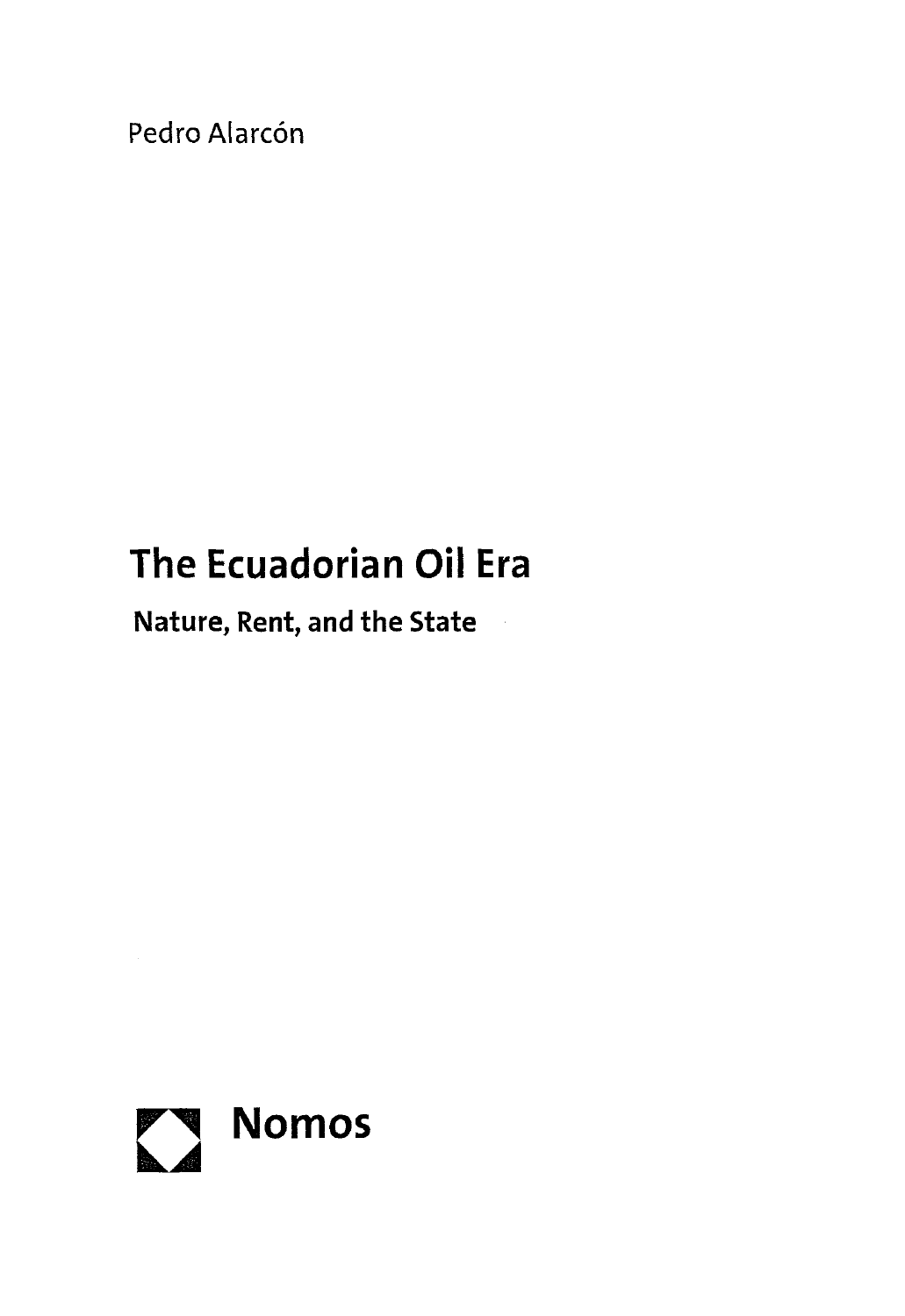## Table of Contents

| List of Figures                                                                    | 9  |
|------------------------------------------------------------------------------------|----|
| List of Tables                                                                     | 11 |
| List of Abbreviations                                                              | 15 |
| Abstract                                                                           | 19 |
| Acknowledgements                                                                   | 21 |
| Introduction                                                                       | 23 |
| Development in Latin American Social Thought: The Mobility of<br>a Concept         | 24 |
| Natural Resources Rent and the State: A Global South<br>Perspective on Development | 27 |
| Nature and Environmental Awareness: Latest Guests on<br>Development Thinking       | 28 |
| Structure of the Book                                                              | 30 |
| Chapter 1: Eighty Years of "Sow the Oil": A State's Discourse                      | 32 |
| "Sow the Oil": Oil Booms and the State's Developmental<br>Endeavor                 | 32 |
| Lost in Translation: Developmental State vs Desarrollista State                    | 37 |
| The Classic Latin American Desarrollista State: A "Poulantzas"<br>Reformulation"   | 42 |
| Latin American Populism: Desarrollismo's (Un)Invited Guest                         | 46 |
| Chapter 2: Bringing Nature Into the "Sow the Oil" Discourse                        | 50 |
| A Prelude: The Pathway to the Farewell of the State                                | 50 |
| Revisiting Development Thinking: From the Environment to<br>Nature                 | 54 |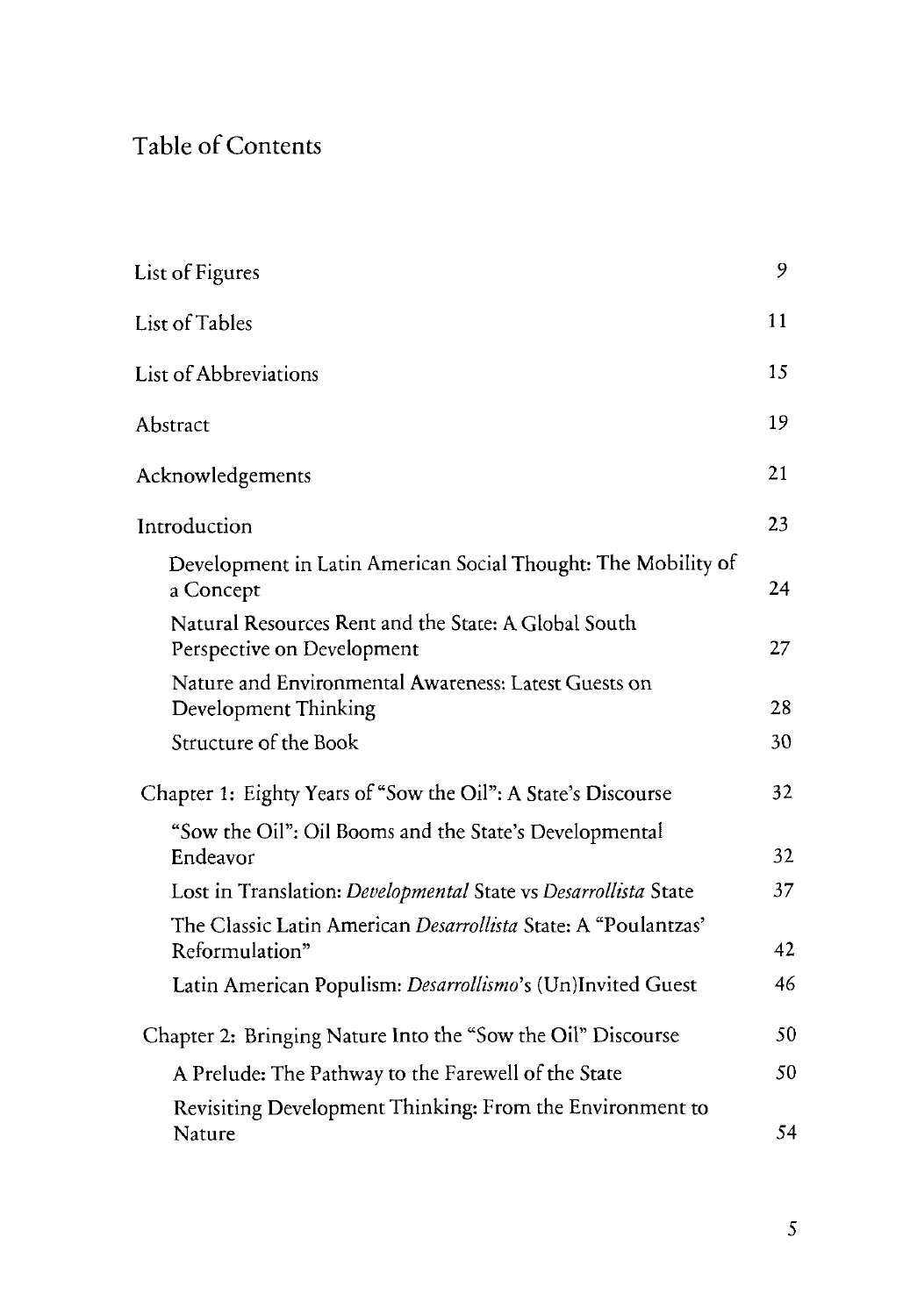| The Legacy of the Youngest Boom: The Triad Nature-State-<br>Development                                           | 58  |
|-------------------------------------------------------------------------------------------------------------------|-----|
| The Challenges of Latin American Social Thought                                                                   | 61  |
| Chapter 3: Nature, State, and Development: A Dissection in Three<br>Acts                                          | 65  |
| Act I. The State and Development: Modernization and the Rise<br>of Middle Classes                                 | 65  |
| Act II. Development and Nature: The Myth of Eldorado and the<br>Legend of the Resource Curse                      | 71  |
| Act III. Nature and the State: A Handbook on the Imposition of a<br>Natural Resources-Based Developmental Project | 79  |
| Postlude to Nature and the State: Towards the New Meanings of<br>Development                                      | 83  |
| Chapter 4: Ecuador 1972-2017: Case Study and Methodological<br>Approach                                           | 86  |
| Deep Diving into the Triad Nature-State-Development: Focus on<br>Ecuador                                          | 86  |
| The Case Study: Contemporary Approaches                                                                           | 92  |
| Research Categories and Methodological Approach                                                                   | 94  |
| Research Categories: The State and Development                                                                    | 95  |
| Research Categories: Development and Nature                                                                       | 96  |
| Research Categories: Nature and the State                                                                         | 98  |
| Chapter 5: "Sow the Oil": The Ecuadorian Classic Desarrollista State                                              | 101 |
| Overture: Amazonian Oil and the Ecuadorian National<br>Construction                                               | 101 |
| The State and Development: Modernization and Pouring Oil<br>Rent Into Society                                     | 110 |
| Development and Nature: A Demystification of the Resource<br>Curse                                                | 114 |
| Nature and the State: The Political Economy of Oil-Rentierism                                                     | 122 |
| Postlude to Nature and the State: The Political Economy of the<br>End of the First Ecuadorian Oil Boom            | 129 |